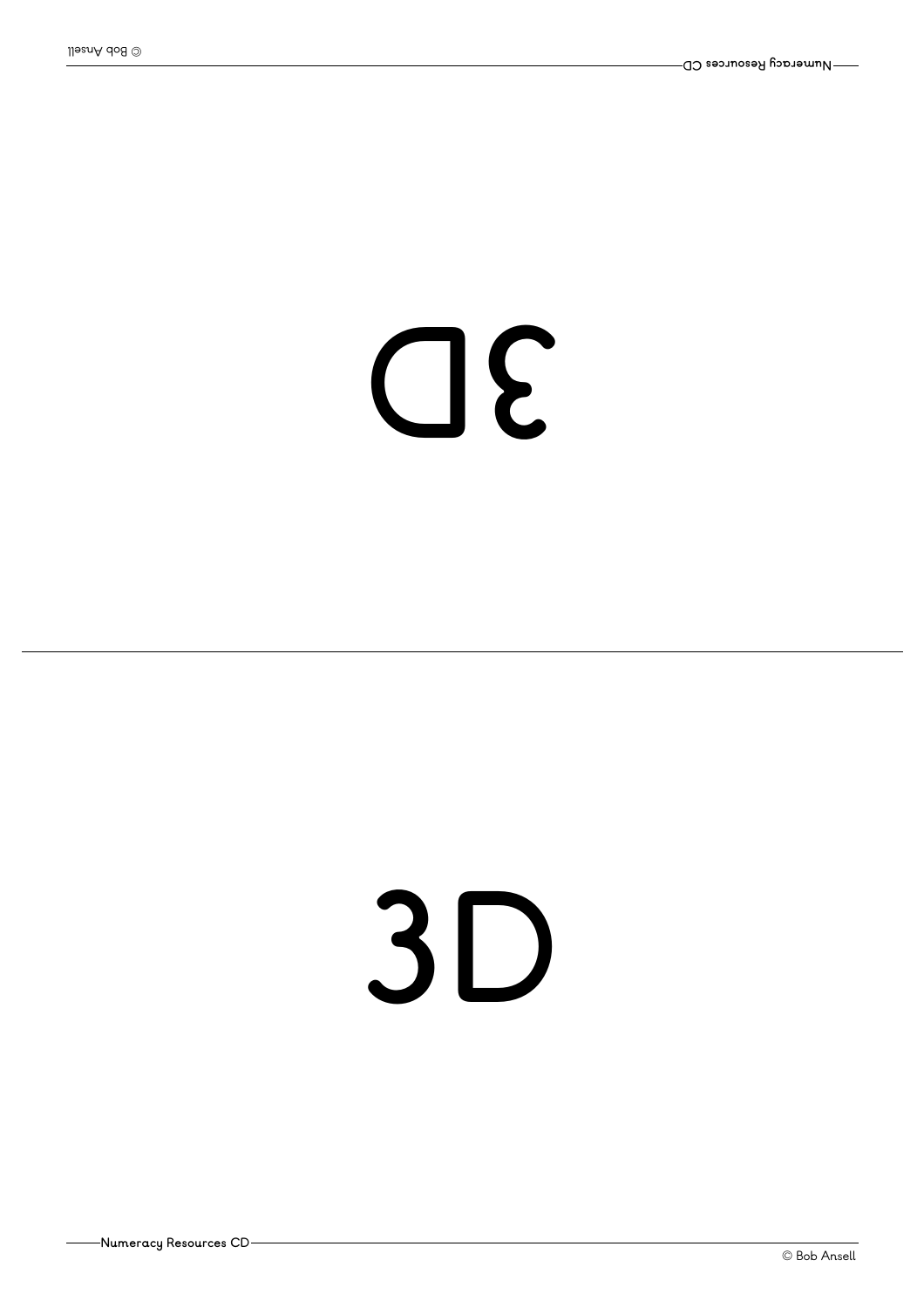#### eque

#### **cube**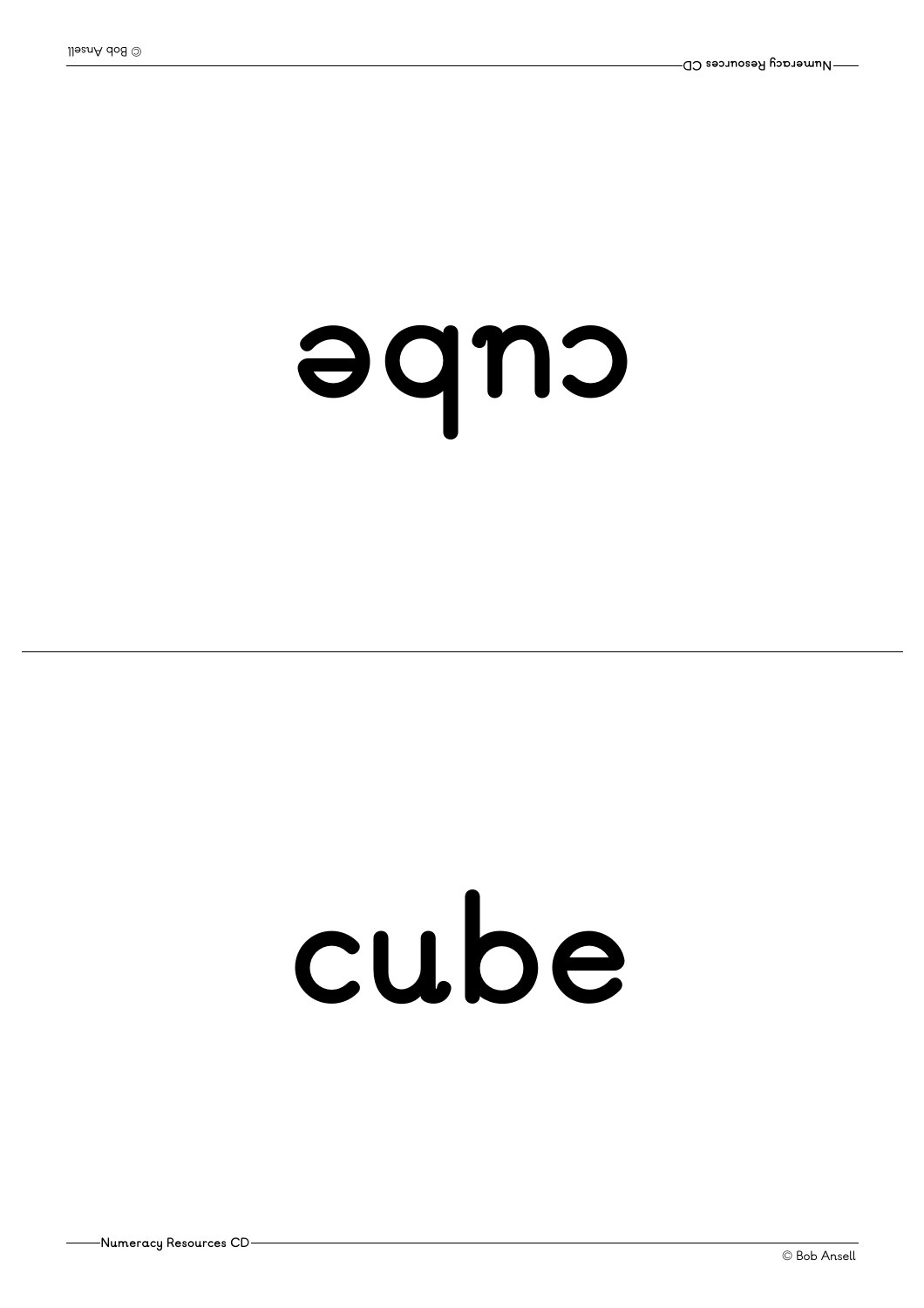#### pioqno

### **cuboid**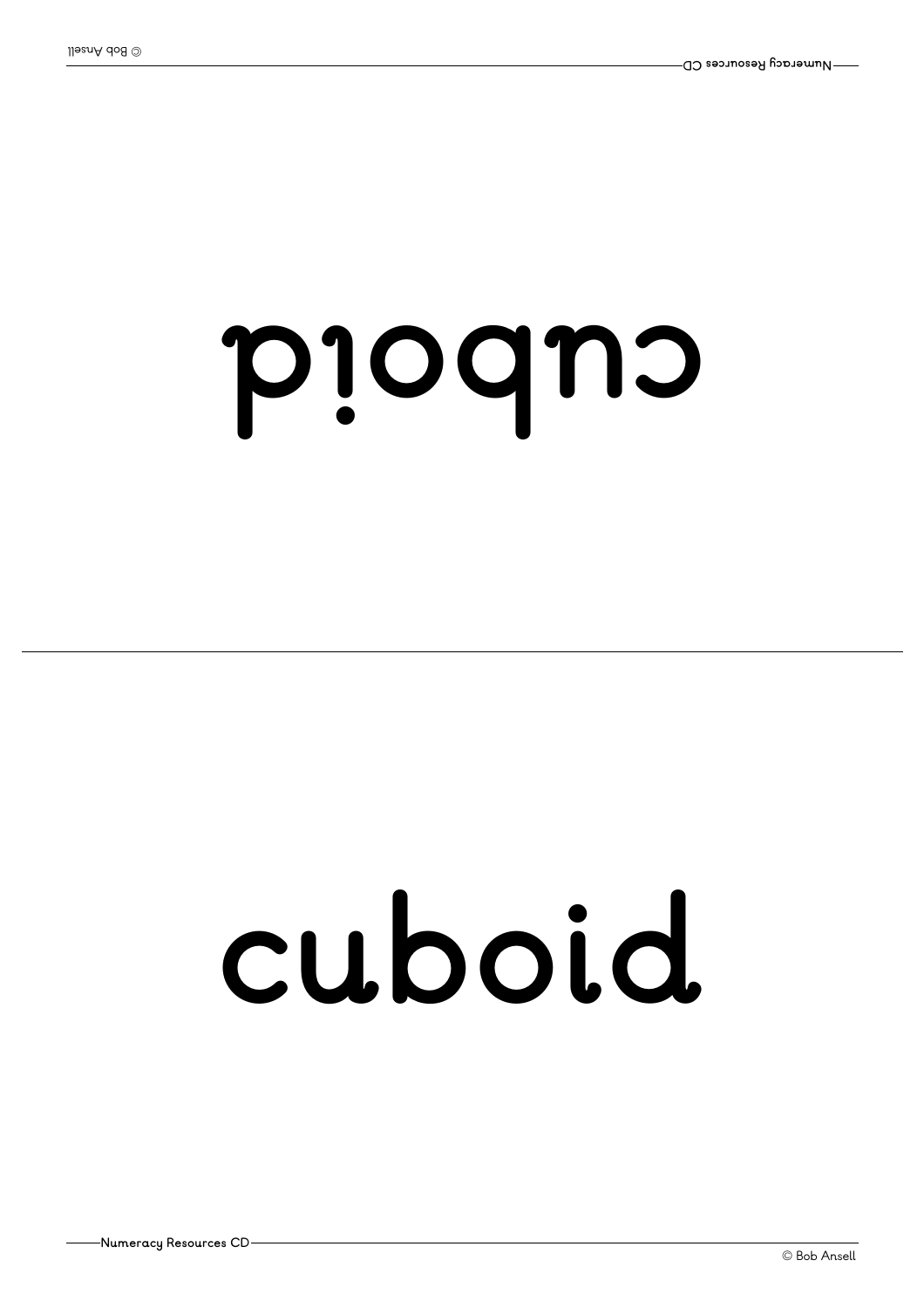# p jub.hd

### **pyramid**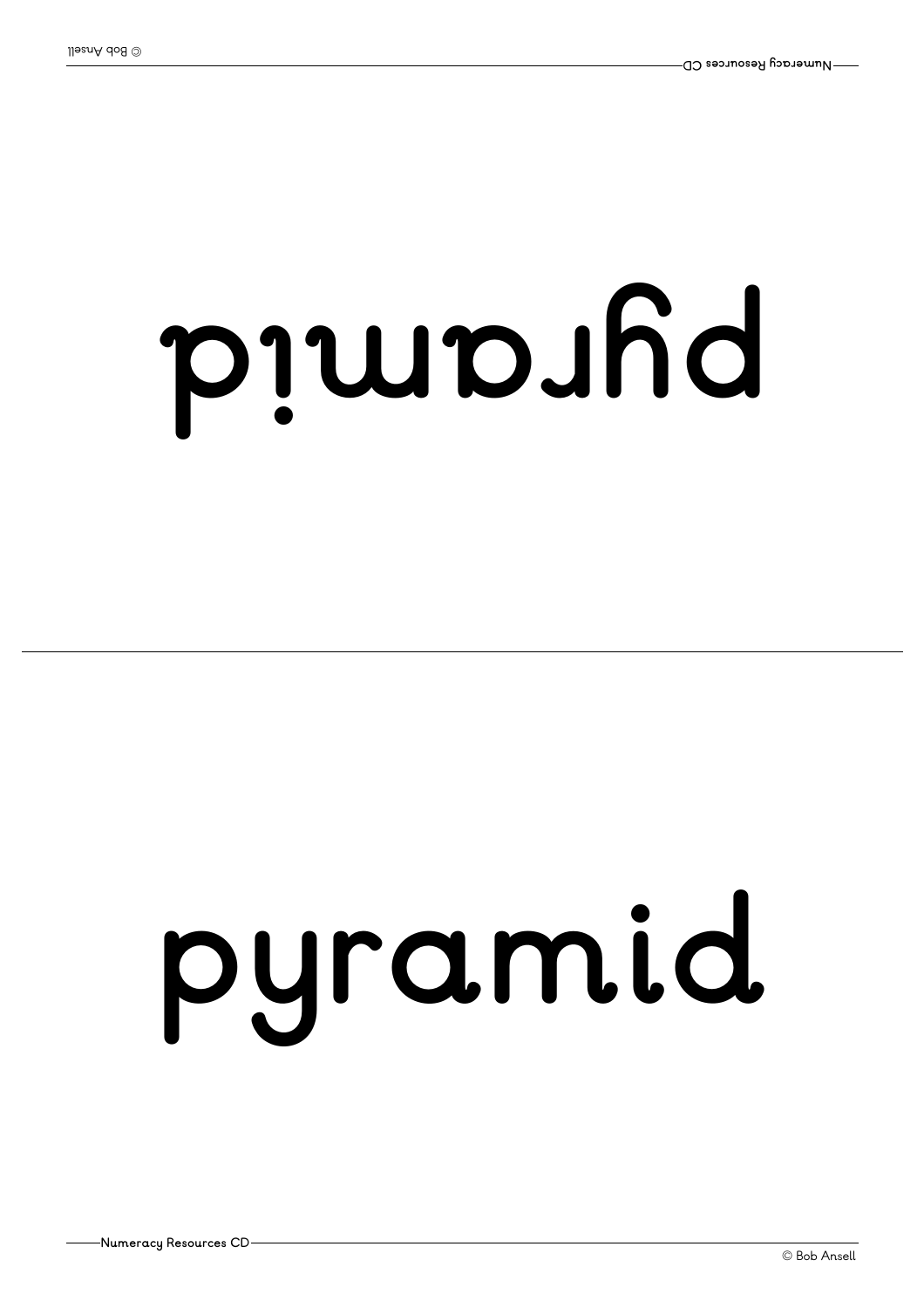## **er ehps**

## **sphere**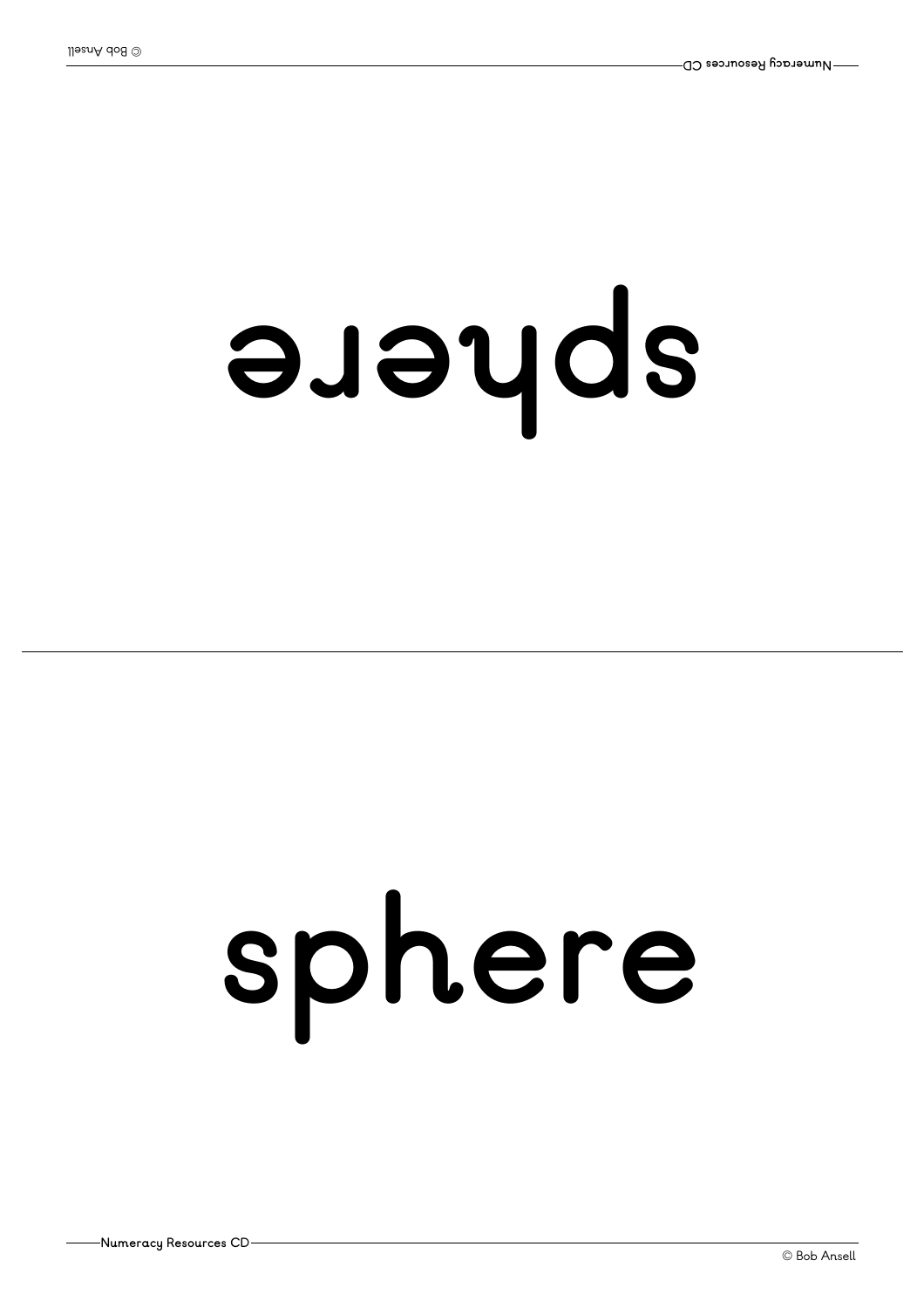### **-i meh er ehps**

### **hemisphere**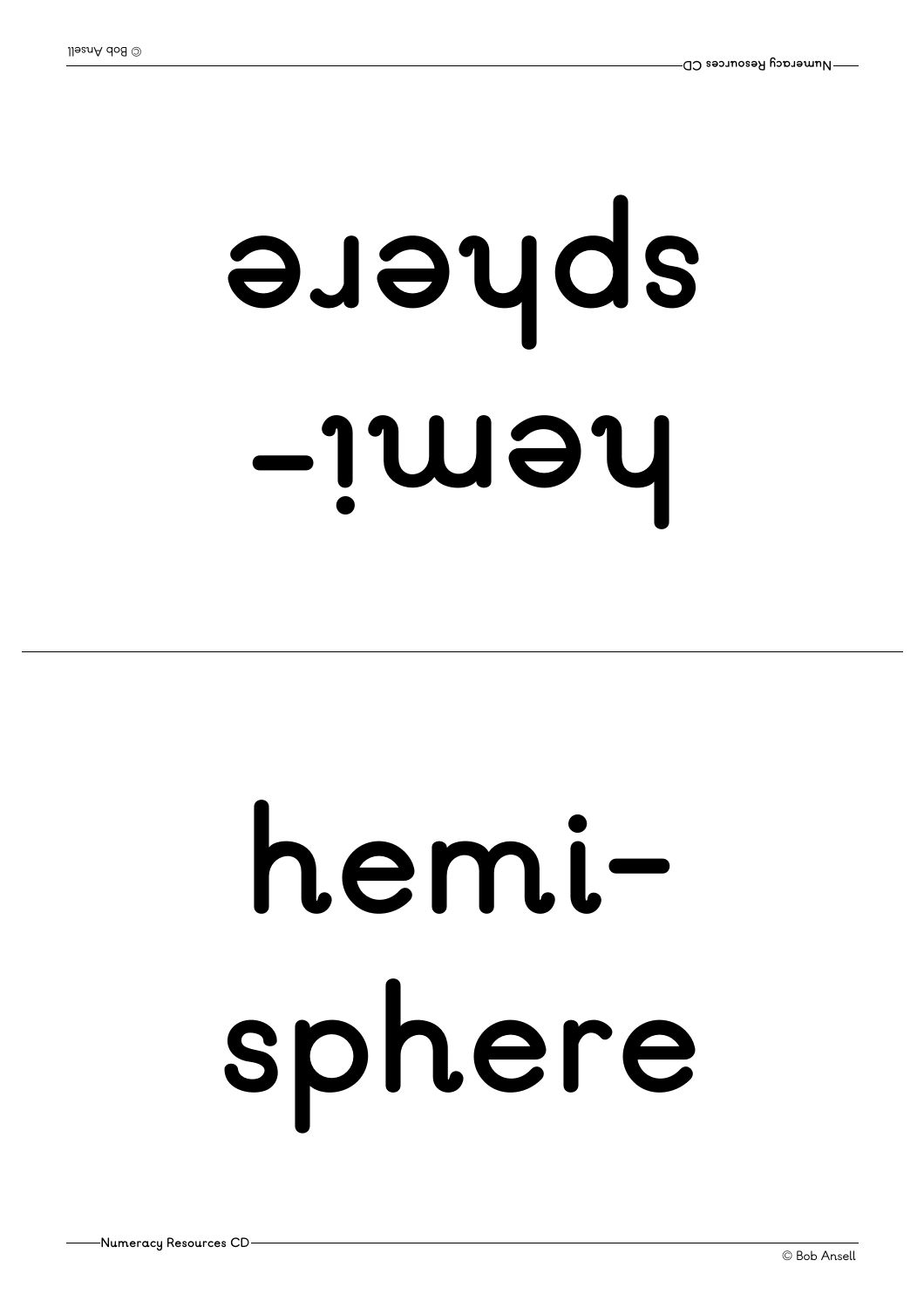# **l aci <sup>r</sup> ehps**

### **spherical**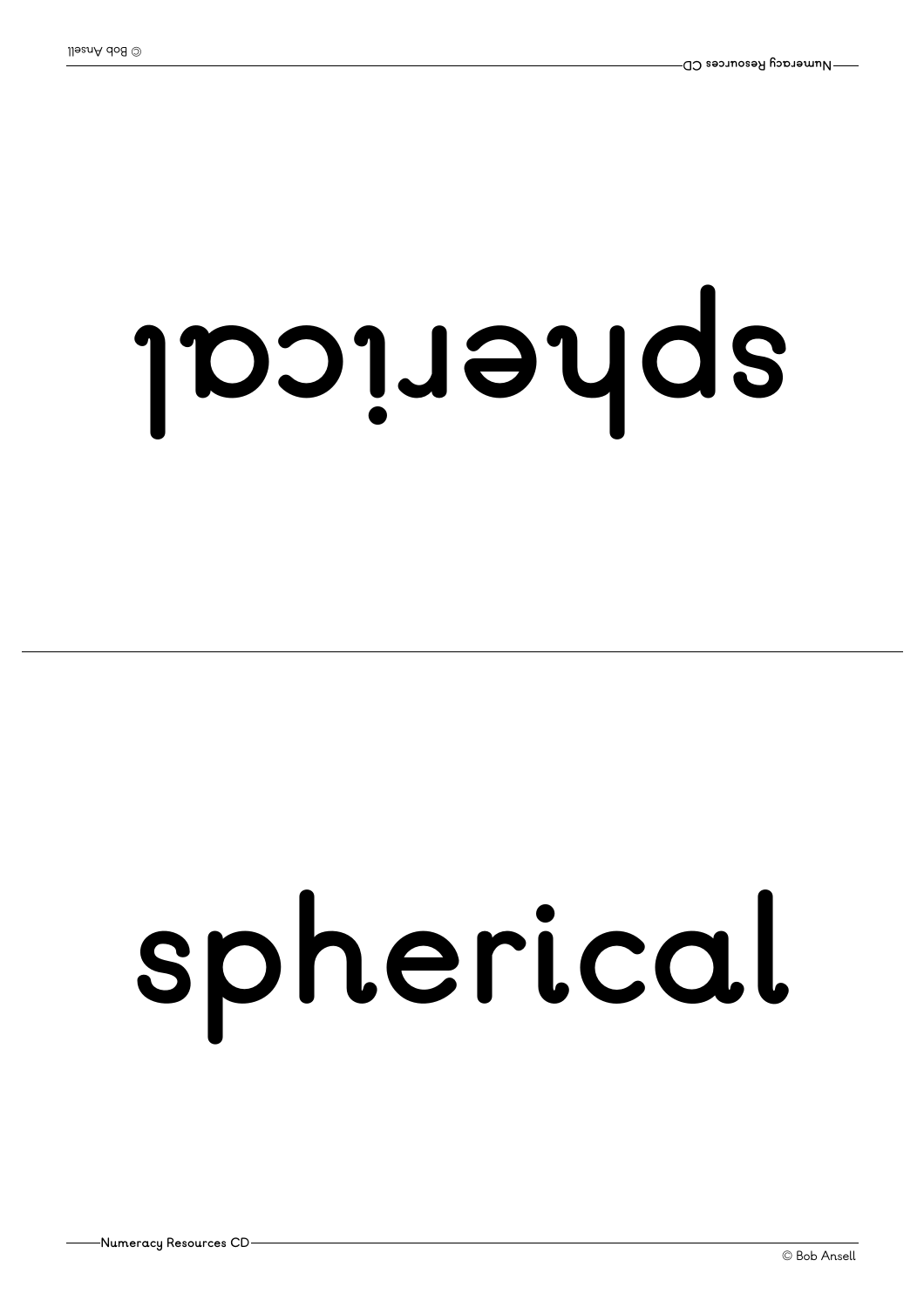#### **enoc**

#### **cone**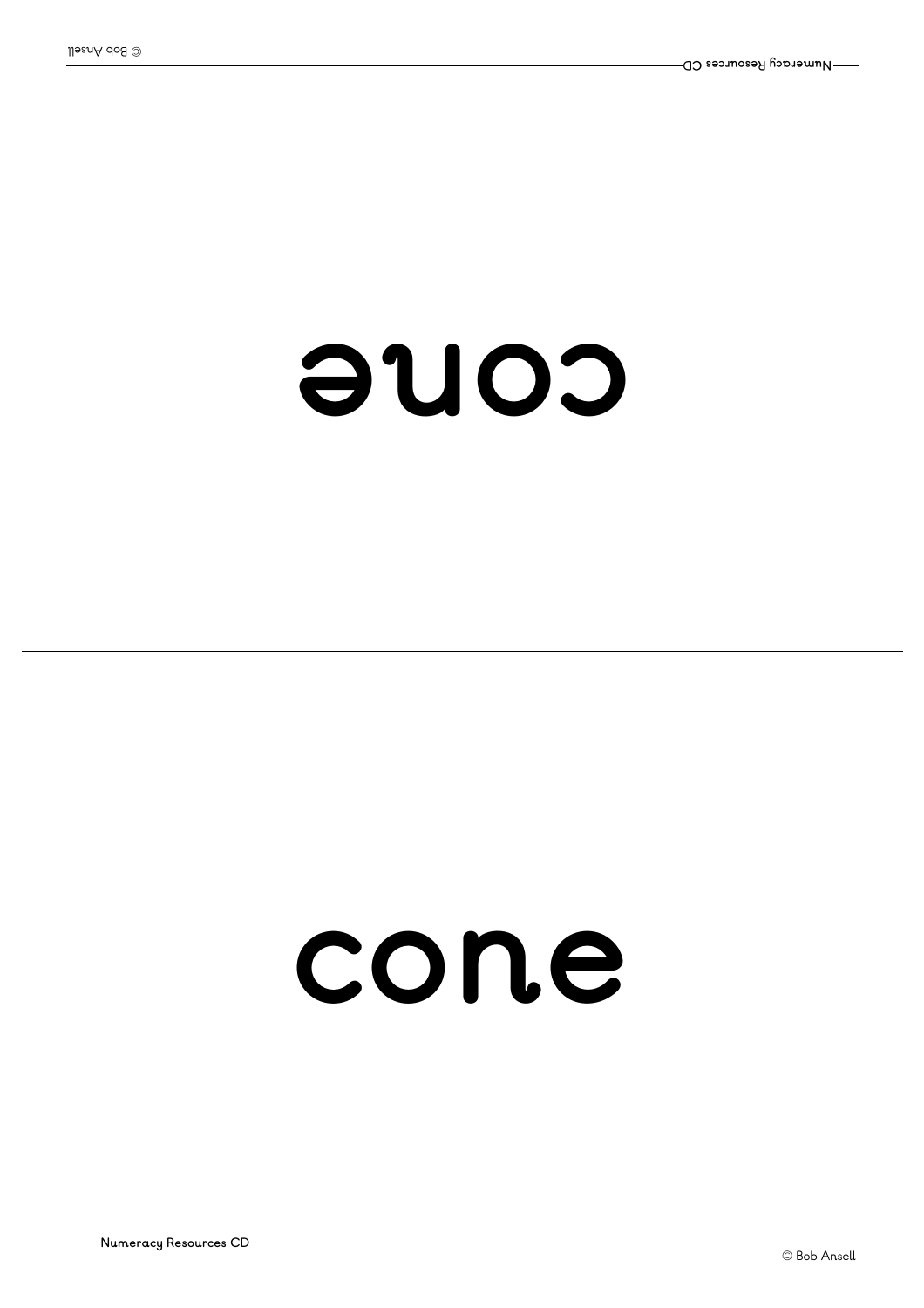## **<sup>r</sup> ednil yc**

## **cylinder**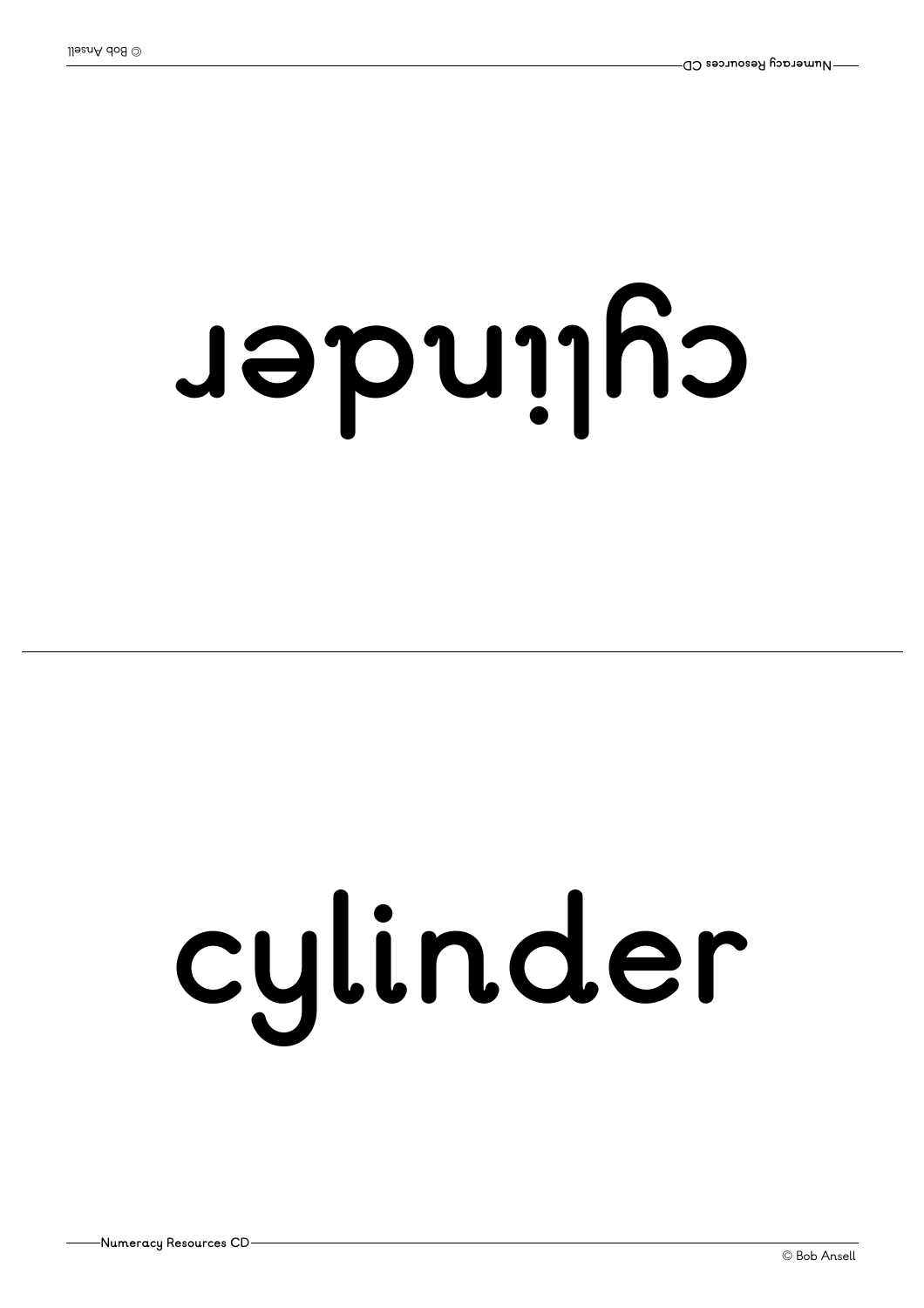# **l aci <sup>r</sup> dnil yc**

# **cylindrical**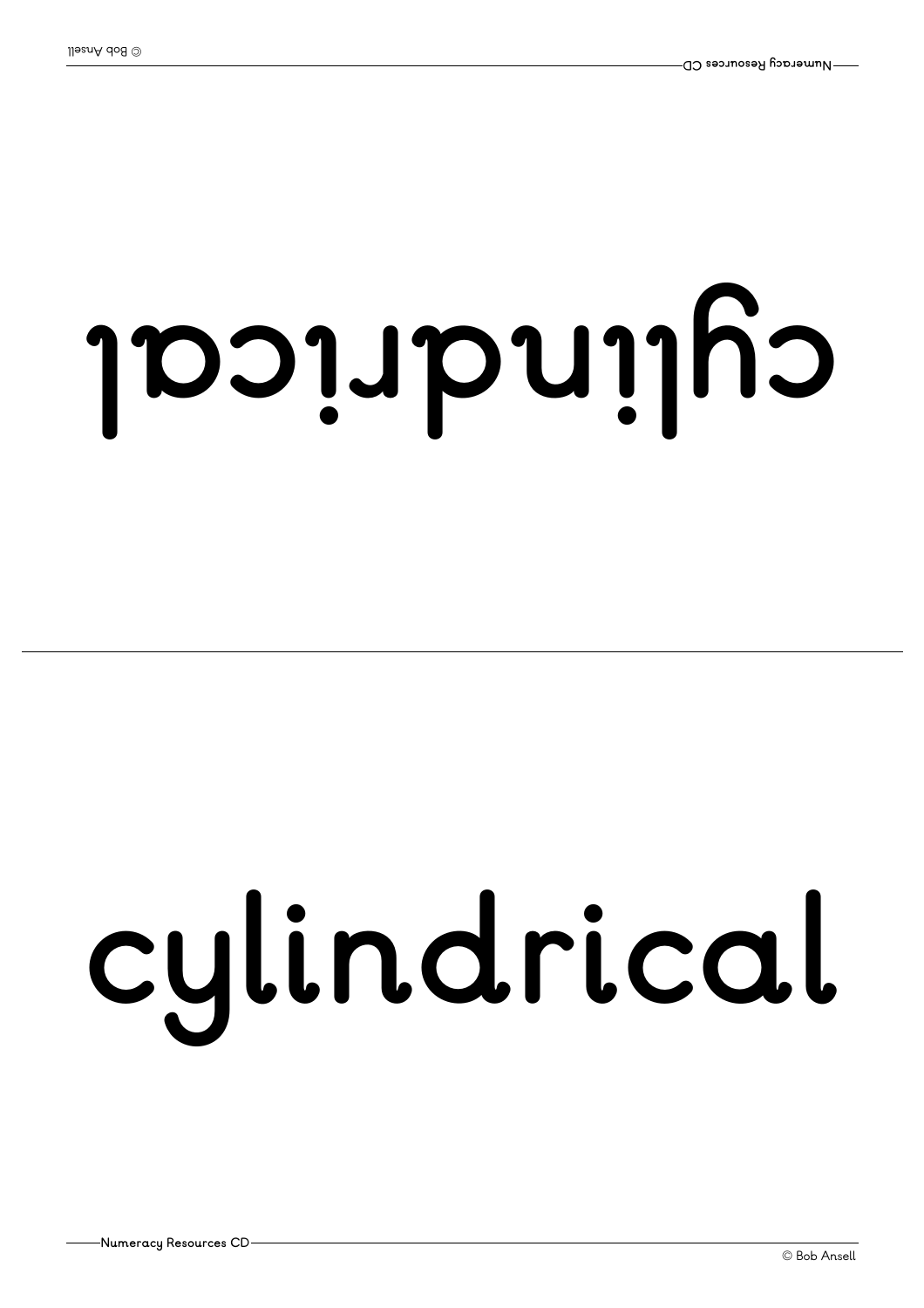### $us$ <sub>1</sub>Jd

### **prism**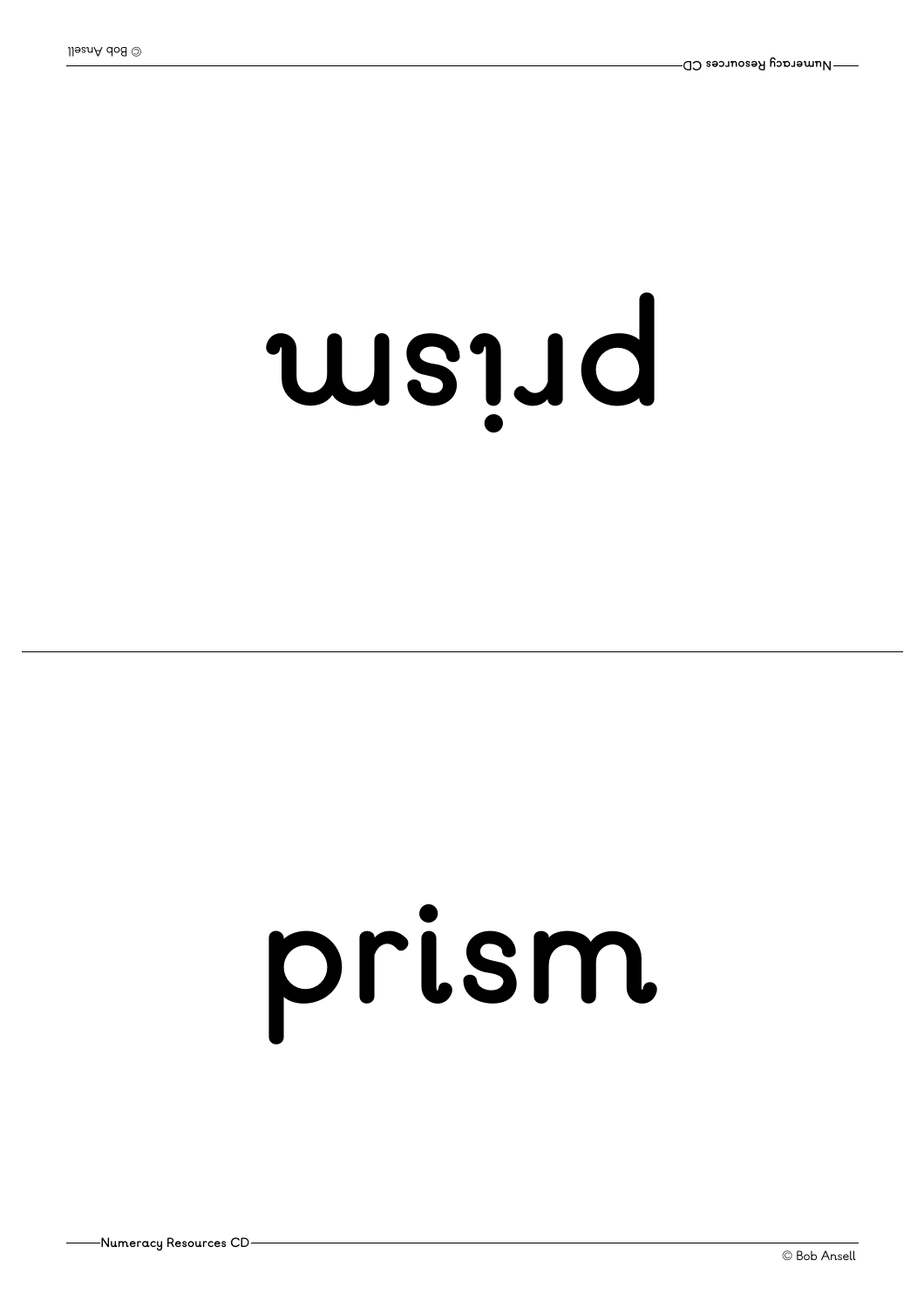#### **nor dehartet**

#### **tetrahedron**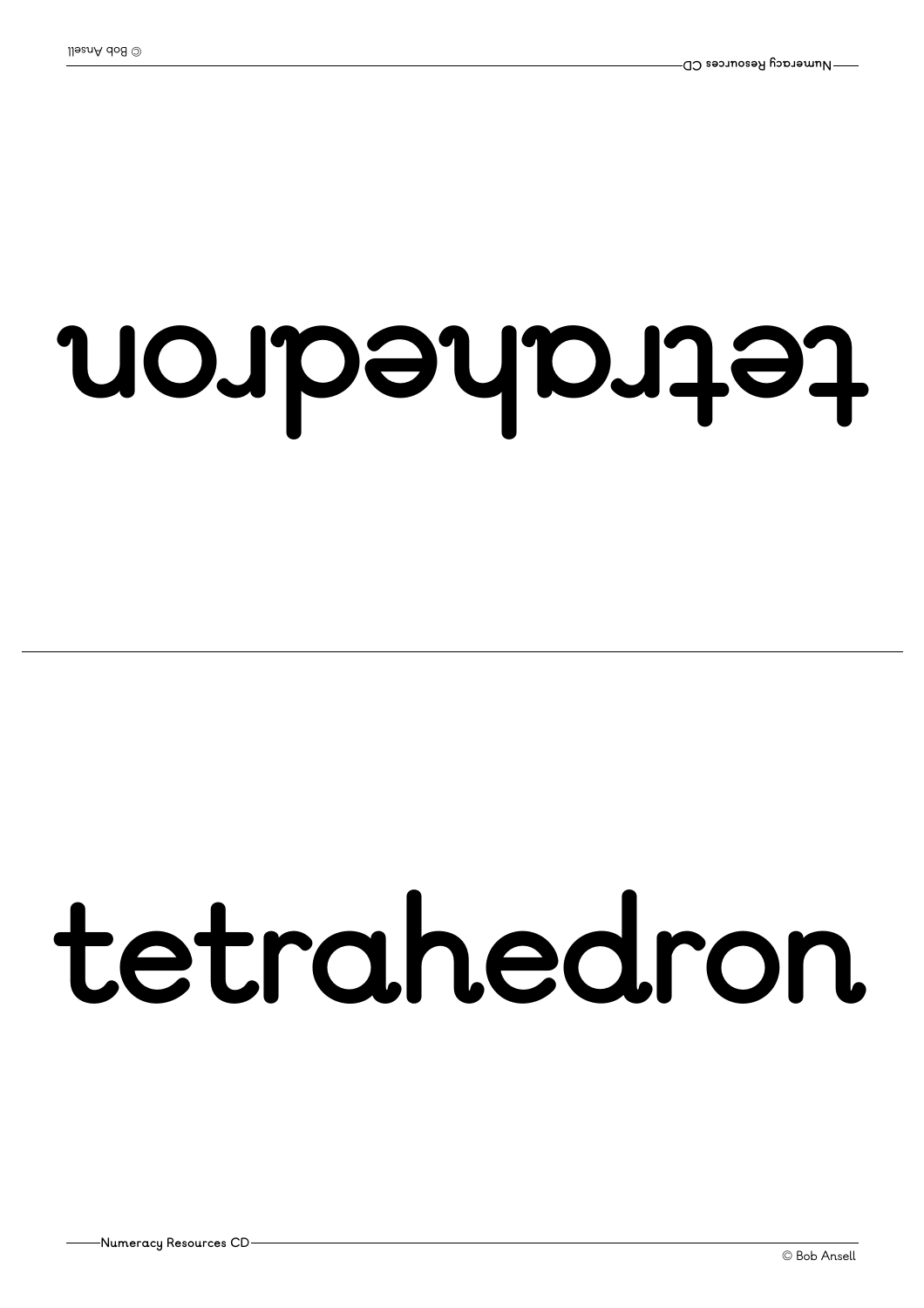# **nor dehyl op**

# **polyhedron**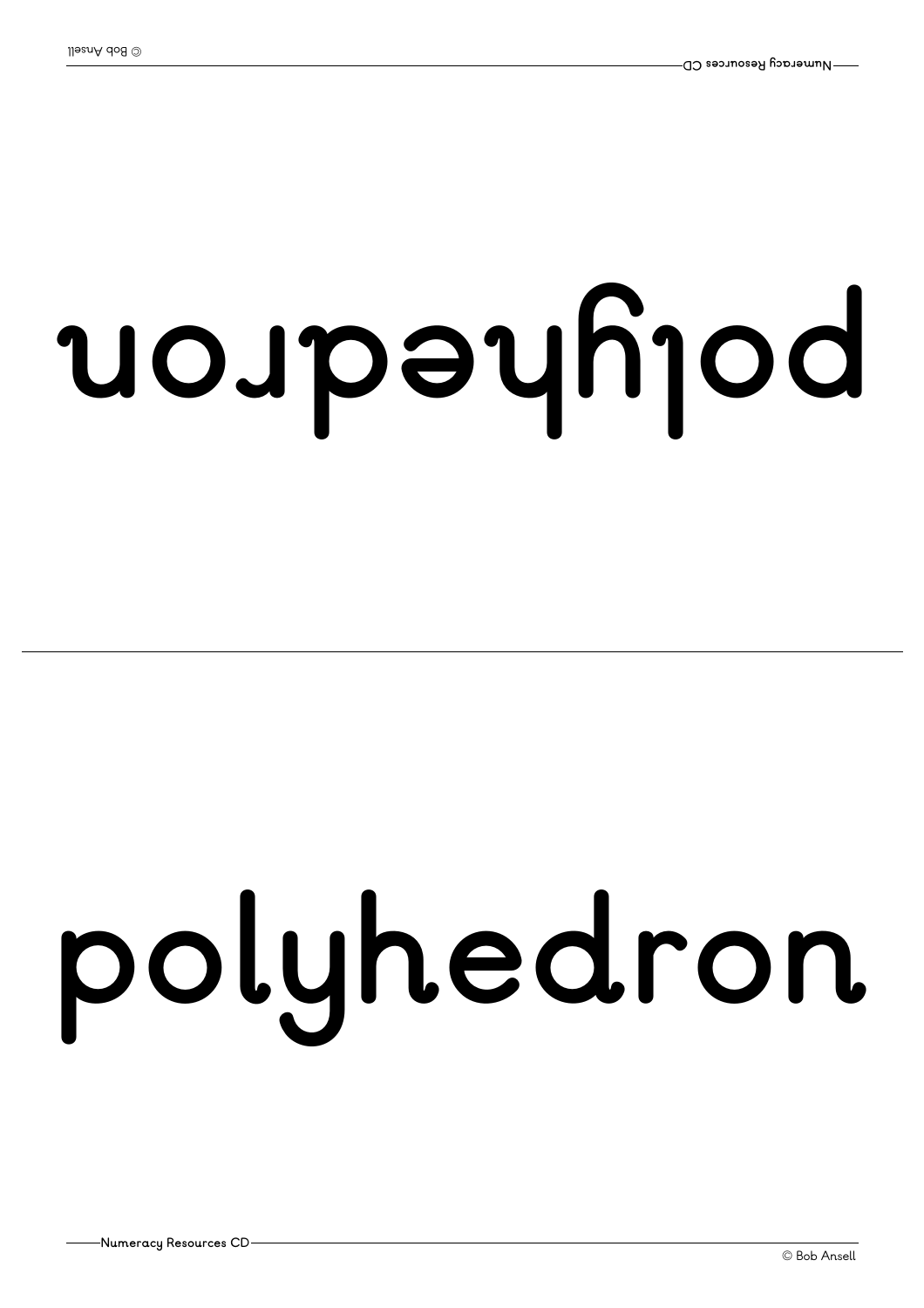#### **nor dehatco**

#### **octahedron**